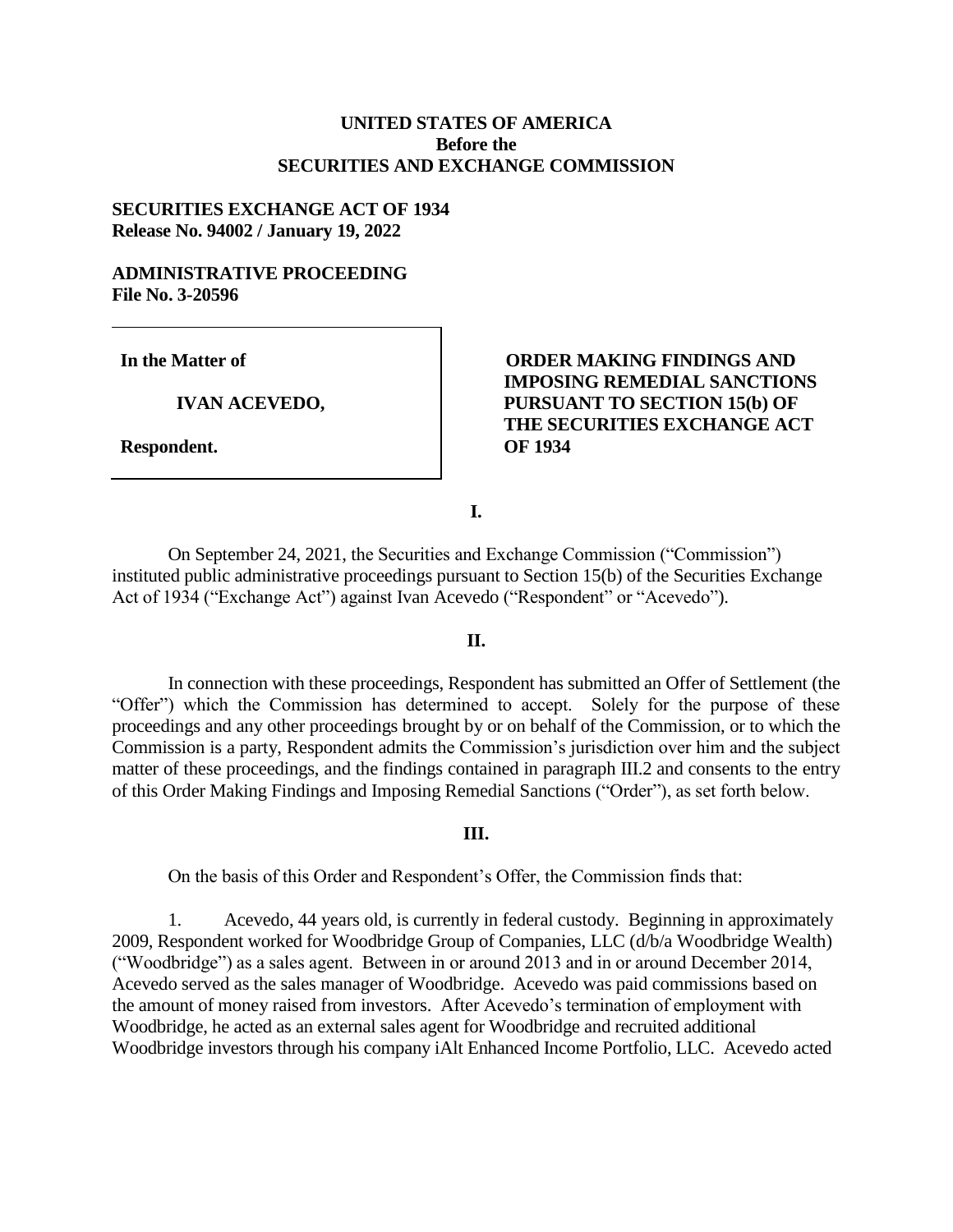as a broker and a person associated with a broker, but has never been registered with the Commission as a broker-dealer or associated with a Commission registered broker-dealer.

2. On July 12, 2021, Acevedo pled guilty to one count of conspiracy to commit mail and wire fraud in violation of Title 18 United States Code, Section 371 before the United States District Court for the Southern District of Florida, in United States v. Acevedo, No. 19cr20178.

3. The criminal superseding information to which Acevedo pled guilty alleged, among other things, that Acevedo worked as a sales agent and served as the managing director of Woodbridge, sold Woodbridge securities, created Woodbridge marketing materials and sales scripts, and trained and supervised Woodbridge internal sales agents who sold Woodbridge securities. In connection with his guilty plea, Acevedo admitted that he and his co-conspirators caused Woodbridge to raise money from investors through the sale of Woodbridge securities. Investors were told that Woodbridge would use their funds to make secured loans to third-party borrowers. In fact, as Acevedo knew, Woodbridge's principal, Robert Shapiro, was using the vast majority of investor funds to purchase real properties for entities Shapiro controlled. Acevedo materially misrepresented the nature of Woodbridge's securities and their associated risks with the intent to cause investors to purchase the securities and receive commissions from the sales. These commissions were funded by investor money. After Acevedo's termination of employment with Woodbridge, he acted as an external sales agent for Woodbridge and recruited additional Woodbridge investors through his company iAlt Enhanced Income Portfolio, LLC. Acevedo received approximately \$1.1 million in Woodbridge compensation.

### **IV.**

In view of the foregoing, the Commission deems it appropriate and in the public interest to impose the sanctions agreed to in Respondent Acevedo's Offer.

Accordingly, it is hereby ORDERED pursuant to Section 15(b)(6) of the Exchange Act, that Respondent Acevedo be, and hereby is barred from association with any broker, dealer, investment adviser, municipal securities dealer, municipal advisor, transfer agent, or nationally recognized statistical rating organization; and

Pursuant to Section 15(b)(6) of the Exchange Act Respondent Acevedo be, and hereby is barred from participating in any offering of a penny stock, including: acting as a promoter, finder, consultant, agent or other person who engages in activities with a broker, dealer or issuer for purposes of the issuance or trading in any penny stock, or inducing or attempting to induce the purchase or sale of any penny stock.

Any reapplication for association by the Respondent will be subject to the applicable laws and regulations governing the reentry process, and reentry may be conditioned upon a number of factors, including, but not limited to, compliance with the Commission's order and payment of any or all of the following: (a) any disgorgement or civil penalties ordered by a Court against the Respondent in any action brought by the Commission; (b) any disgorgement amounts ordered